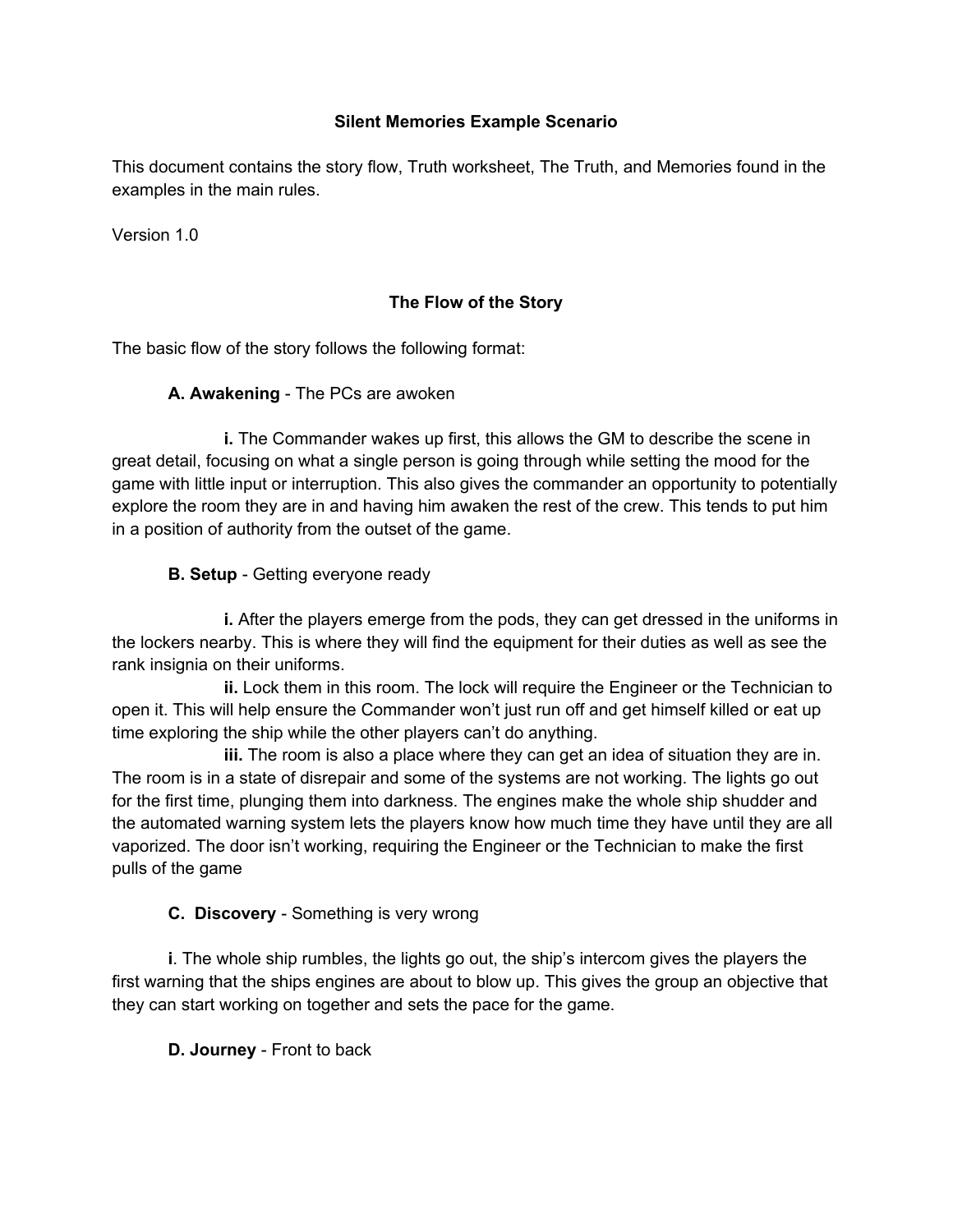**i**. From the cryo room the team has access to the rest of the ship. As they make their way to engineering they will encounter the various people, obstacles, rooms, corridors, dangers. They will be faced with decisions to take shorter routes into potentially more dangerous areas or spend time working past them with longer and more time consuming routes. The GM has to balance these encounters to keep the team on edge and the tension up without crushing them.

## **E. Engineering** - The final danger

 **i**. At this point in the game the tower should be very shaky and tensions will be running high. A traitor may or may not be working against the team and this will be their last chance to stop them. Can the team make it before time runs out?

## **F. The End**

 **i.** Regardless of the team's success or failure the Truth is revealed and the aftermath is laid out for them.

# **Example Truth Worksheet**

1. What is the mission of the ship?

 *A terrible war has ravaged the planet Earth. Whole populations were wiped out in fighting that lasted many years. As the great war spiraled out of control the mutually assured destruction of a full scale nuclear exchange between the great superpowers came closer to a reality rather than a threat used by politicians and diplomats. What started as the unattainable pipe dream of a handful of billionaires was picked up and made possible the world's remaining scientists and neutral countries. They built a starship large enough to house enough people to repopulate the human race and fly that ship to a distant habitable planet. With the destruction of the human race about to take place at the hands of war mad world leaders, these people made this pipe dream a reality.*

*The crew consists of five people woken every 100 years for two weeks to make sure the ship is functioning and on course. None of the shifts have been woken since the journey began due to the sabotage done by the traitor. The same damage that kept everyone asleep has now woken the crew.*

2. Why hasn't the ship been able to fulfill its mission?

The person who receives The Truth turns out to be a traitor. The following is their write up: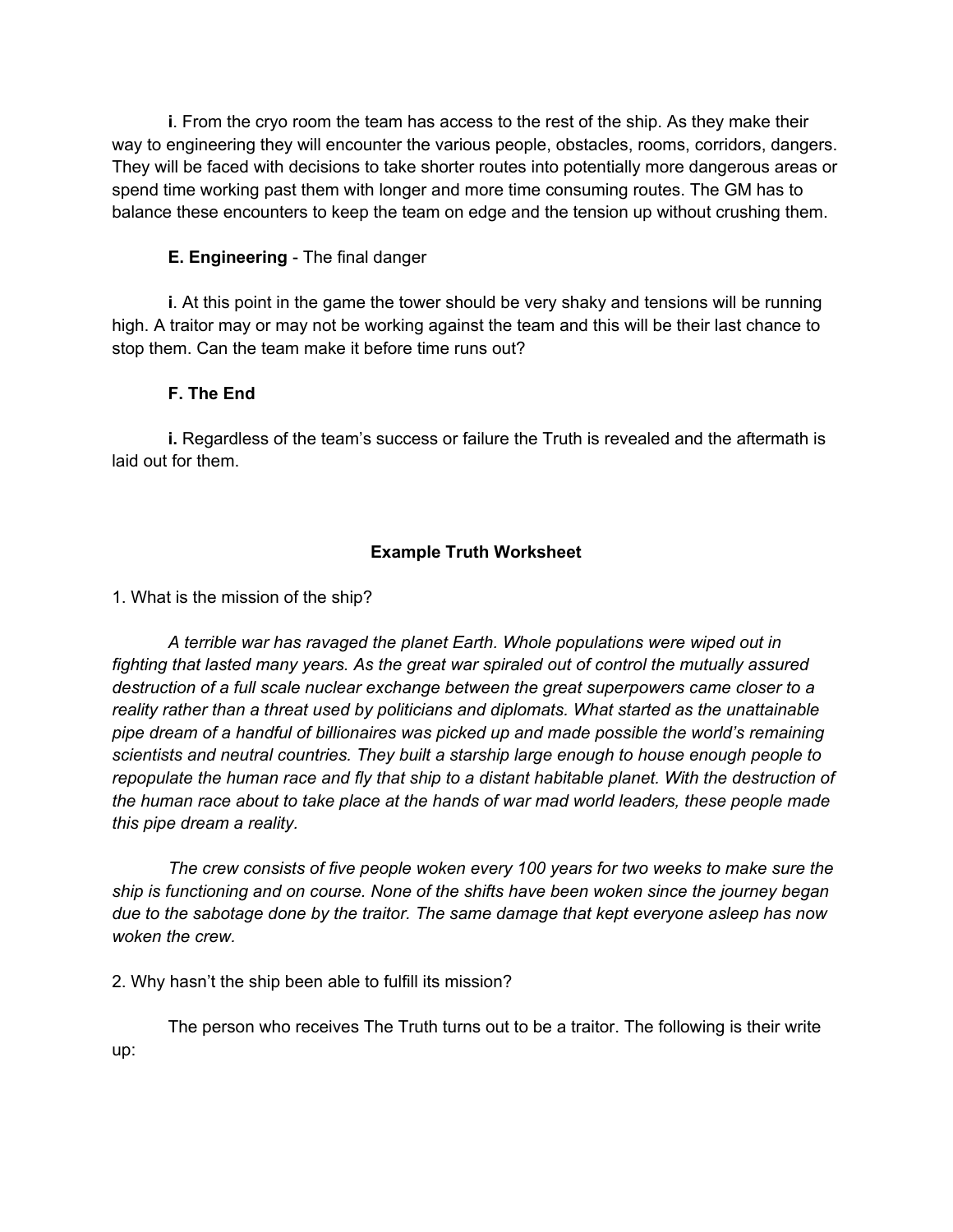*The billionaires who financed this ship... this ship name 'Hope', made their money from the weapons that the scientists who designed the ship created. These neutral countries only allow their best and brightest to populate the ship. They were not so neutral when their tanks and fighters rolled over the borders of your nation to rob it of its resources to build their great ship with the blood and sweat of your people. They are not saving humanity, they are saving themselves. You lied, cheated, bribed and outright killed people to secure your spot on the ship. You did so to strike at the bastards who crushed the lives of your people, who enslaved your family and killed them with the labor of creating this ship. This ship, whose computer you sabotaged, will be the end of you and everything you hate.*

#### 3. What is the current state of the ship?

*The ship has continued on auto pilot to its destination and has made a safe landing on a habitable alien world. Unfortunately, the sabotage done to the ship has prevented the human cargo from being woken up from their cryogenic pods trapping them on board.*

*The ship is in a state of advance age and disrepair as it has been sitting, relatively untouched for hundreds of years after it landed. Critical systems from the computers to the*  engines are starting to fail. Life support is failing as well causing wild functions in the lights and *temperatures. While the planet the ship is on has air to breathe the ship itself is completely sealed. There are no external ports or windows and the external cameras are down. Everyone on board has no idea that they have landed.*

#### 4. What are the dangers current on the ship?

*Strange beings inhabit the ship. Tall and gaunt and vaguely human with powerful, sinewy limbs. They are 7 feet tall and have disproportionately long arms and fingers. Their skin is gray in color and is stretched too tightly around their thin frames. Between their strength and speed one of them has the ability to rip apart an unarmed human with ease. They cover their bodies in totems and trinkets they scavenge from the ship and bits of humans they have eaten. Their main food source is people and when none are present they go into a sort of hibernation, waking when prey comes to near. They were once humans that slept in the cryogenic pods; the chemicals that kept them alive had been thrown out of balance by the sabotage done to the computer altering them over time until they are expelled by the system.*

*The computer sabotage is also affecting the cryogenic systems and causing them to randomly release people. Most of them wound up being eaten by the mutants above but a few do survive. Their skill sets can vary from science to farming to construction or really anything that would be useful to the mission. Unfortunately, a lack of food and constantly being hunted by the mutants and other humans has left most of these people mentally broken or twisted, untrusting of others and dangerous. If questioned they would only be able to give hints at what is going on if they even speak the language of the PCs.*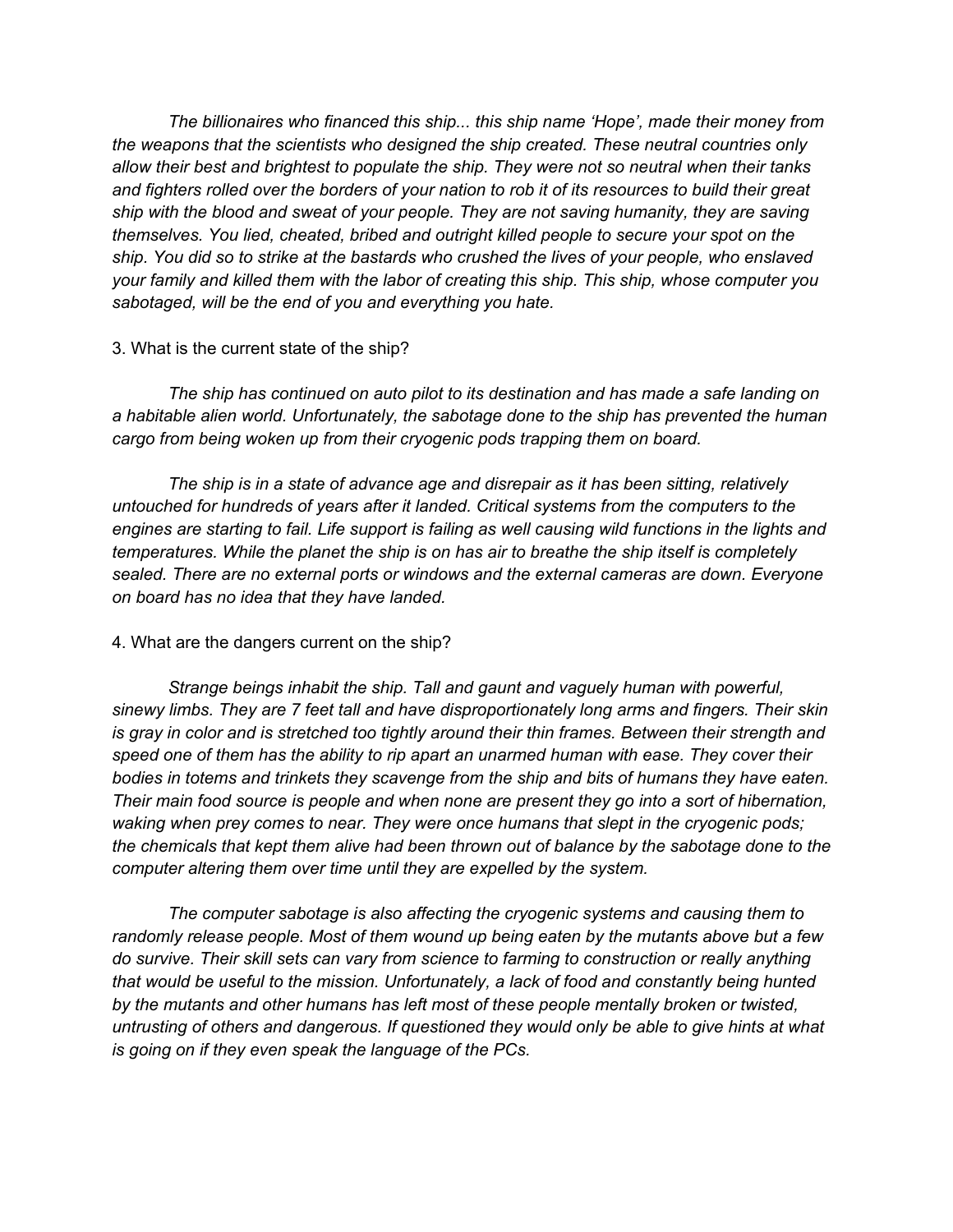*The ship itself is a danger. Normally safe machinery now has the potential to kill their operators. Gantries can give way and doors can close and lock trapping people behind them. Air can be too low in a section to proceed without assistance or even to high creating an explosive atmosphere.*

5. What are some notable areas of the ship?

This section could end up being fairly long, and in fact a GM could end up mapping their whole game out with just this one section. For brevity only two areas will be included here.

Medical Bay - *The section is fairly large and consists of several interconnected rooms. There is a lab, a few examination rooms, a row of beds with curtain separators, and a pharmacy. The Medical Officer can refill their supplies here as well as take on some more advanced medical equipment and drugs. Any injured people could be patched up pretty well here too.*

*The lab section would allow for the Medical Officer to analyze the mutants and find out some information about them. He would need the help to get the computer systems online and they are in shaky shape at best.*

*The Medical Bay is a good spot for the team to rest a bit and get back into fighting shape if things are getting too tense and hectic. If they end up resting here too long the Medical Bay is a very open area that isn't defensible.*

Armory - *This secure location contains weapons used to defend the ship. All of the arms here are nonlethal stunning devices that project a blast of energy in front of the operator, knocking out standard sized humans. The Medical Officer can revive them with stimulants. If a mutant gets hit with one it would only daze them for a moment and make them stumble. The device takes a moment between firings to recharge. The Engineer or the Technician could rig one up to make a small explosive device.*

*The room itself is very secure and defensible. Getting into it would require the Engineer to open the heavy bulkhead door on the outside and the Technician to open the electronic security door on the inside. This would be a good place to have an encounter with one of the human crew members using it as a secure hiding place. Gone half mad with fear, thirst, and hunger, they would attack the team with one of the weapons and try to get away.*

6. Who might the team run into?

As with the above question this one could be fairly long and you might end up mapping out most of your game. Only two examples are given here for brevity.

Jenna Miles - *A farmer who is chosen to help rebuild humanity on the new colony. The cryogenic systems expelled her from her pod three weeks ago. There were no mutants nearby to attack and eat her. She was able to lay low and survive, consuming nutrients from the feed lines dripping into other pods, thereby killing their occupants although she doesn't know they are*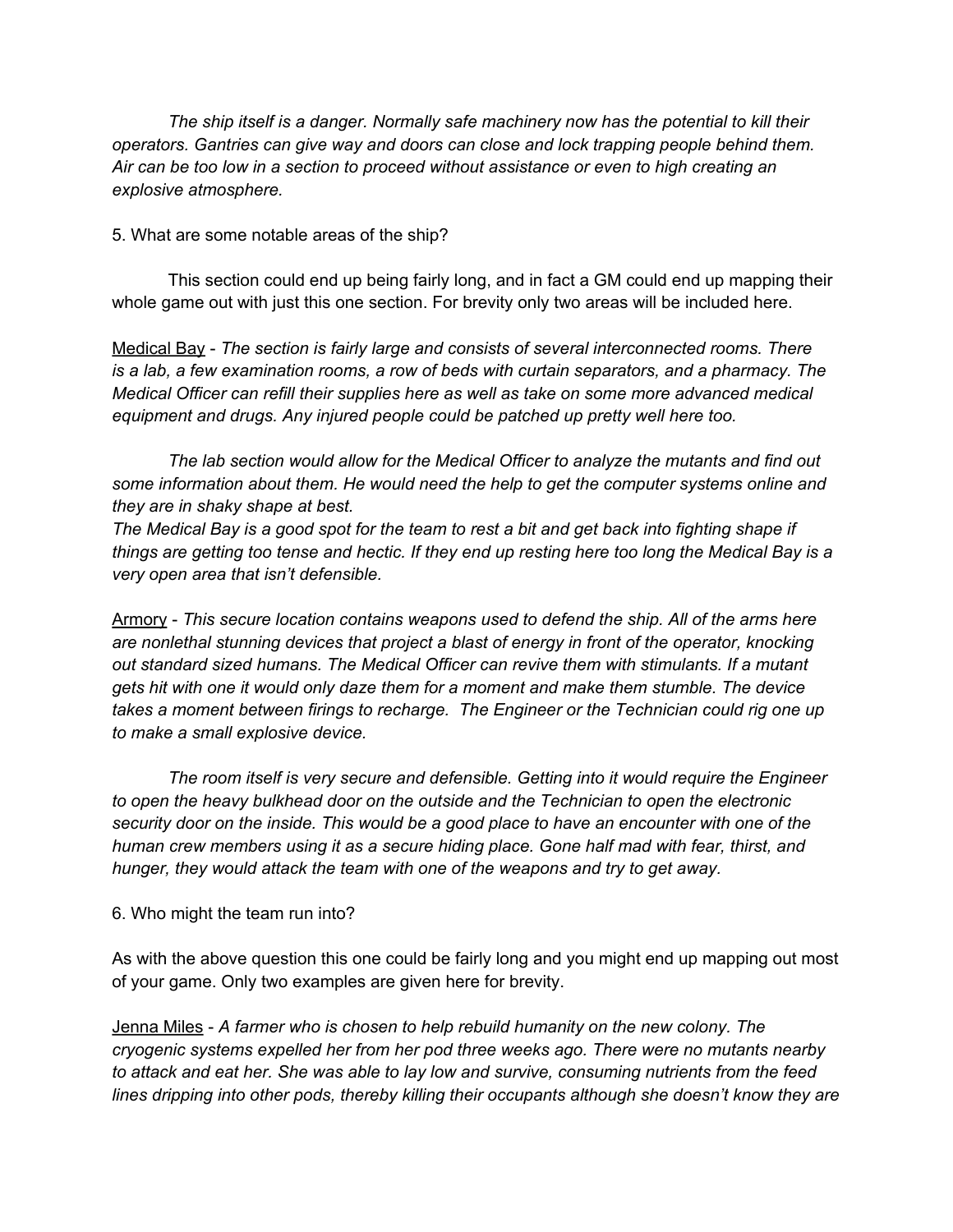*dying. The deprivation and fear of the mutants has broken her mind. Malnourished, injured, and stinking she knows how to get around and avoid the mutants and could help the team. She is also unbalanced and it would take some doing to get through to her. She would attack the first person she sees.*

Ignat Young - *A geologist who was expelled from his cryo pod a year and a half ago. There was a mutant nearby when he was released that attacked him. After an intense fight with the creature he was able to wound it and escape. He is extremely paranoid and believes that particular mutant is still alive and hunting him. His damaged psyche has driven him lay traps*  for the mutants and the rare human. If he catches one he will subject them to an insane line of *questioning as to whether they are working for his former attacker. He will also consume mutant and human alike to survive. He will even pretend to help humans for a time to try and lead them into one of his many traps.*

## **The Truth**

*The billionaires who financed this ship... this ship name 'Hope', made their money from the weapons that the scientists who designed the ship created. These neutral countries only allow their best and brightest to populate the ship. They were not so neutral when their tanks and fighters rolled over the borders of your nation to rob it of its resources to build their great ship with the blood and sweat of your people. They are not saving humanity, they are saving themselves. You lied, cheated, bribed and outright killed people to secure your spot on the ship. You did so to strike at the bastards who crushed the lives of your people, who enslaved your family and killed them with the labor of creating this ship. This ship, whose computer you sabotaged, will be the end of you and everything you hate.*

#### **Memories**

The Ship's name is Hope.

You were a war veteran and saw many people die.

You have not seen your parents in a long, long time.

You caught the Commander cheating at Poker before the mission. If you are the Commander you were cheating at Poker and were caught by the Technician.

You were in a fistfight with the Medical Officer over a woman. Hand this to the Medic, you both remember this together. If you are the Medic hand it to another player of your choosing.

You have a younger sister who is dead. You don't remember her name or how she died.

You have a pet dog who you love very much.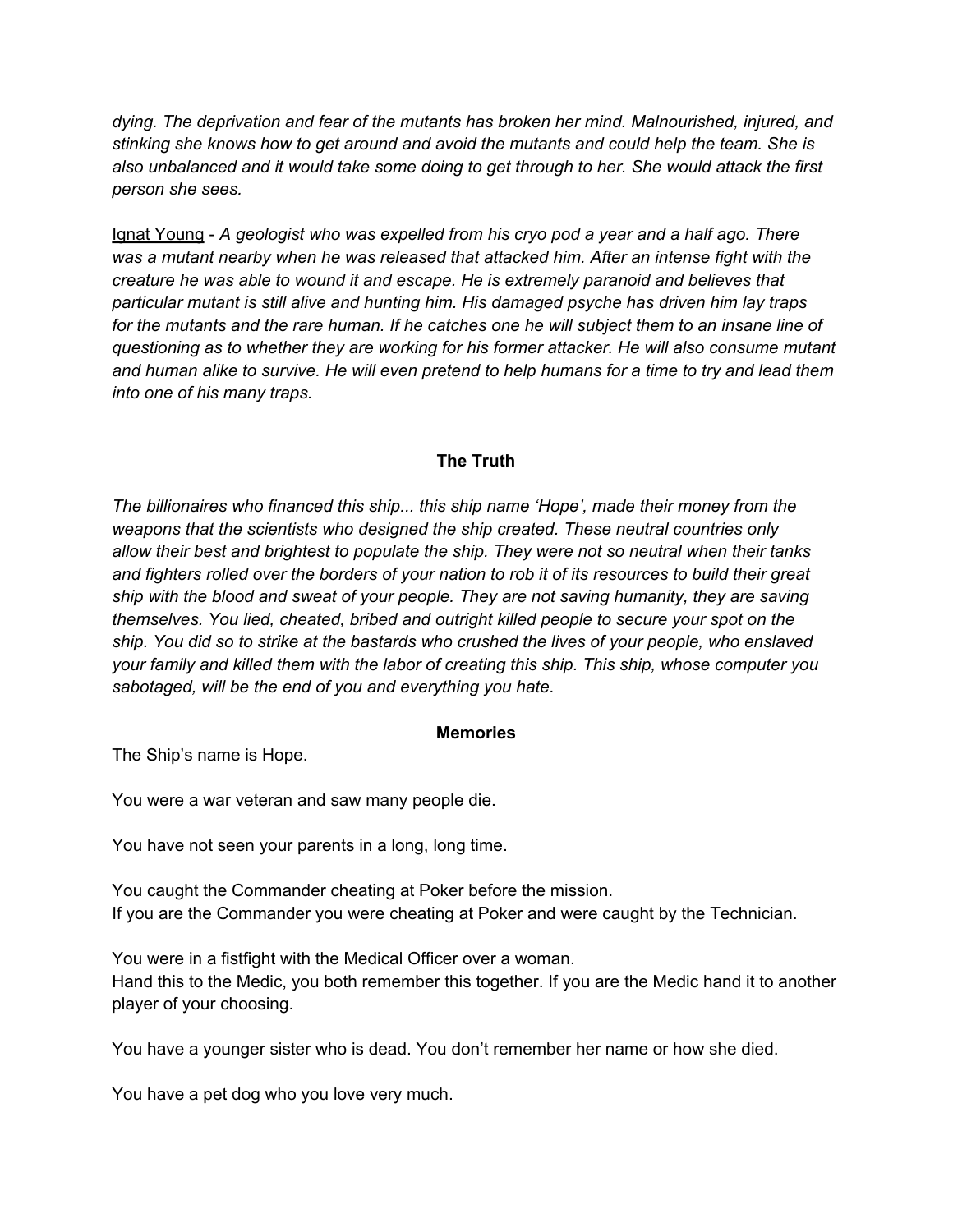Your mother is not on board the ship.

You enjoy Chess and are quite good at it.

You seem to remember that the Engineer doesn't know as much as he should about his job. If you are the Engineer then you doubt some of your knowledge about the ship but are trying to hide it.

You once shot someone and did not regret it.

Pick one other person, the two of you got drunk in a bar the night before the mission. That person was making jokes about blowing up the ship.

You have only been in love with one person.

It was raining on launch day.

You wear your father's watch.

You put your hand in your pocket and feel the grip of a pistol. It is a two shot derringer. No one knows you have it.

Show this to the GM when you receive it.

Going through your pockets you find a security door badge. This will lock or unlock any door once before the ships computer shuts it off. Show this to the GM when you receive it.

You find a picture of two men and one woman standing around you in what looks like a park. You do not remember who these people are.

You find a picture of a dog on your person. You suspect it is yours, but you are not sure.

As you are walking along your foot taps into something. You quickly pick it up finding that it is a flashlight. No one noticed that you picked it up. Show this to the GM when you receive it.

You remember seeing a file on the Specialist saying that they might have received payments from an enemy government during the war but there was no proof. If you are the Specialist hand this to any other player, you catch them giving you a strange look.

You and the Commander have the same tattoo. Make up what the tattoo is and why you have it; feel free to share this memory with the Commander if you get a chance.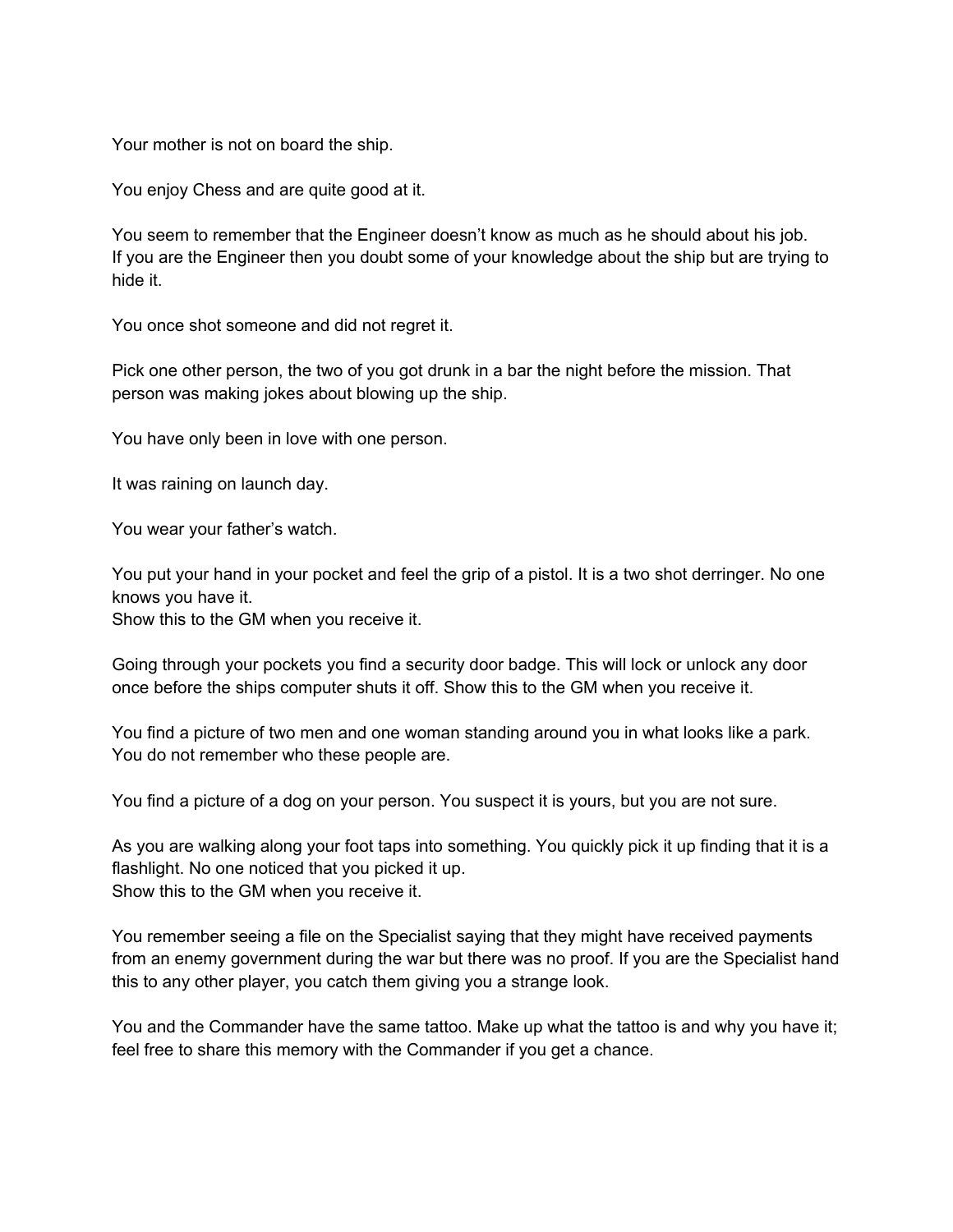The Engineer met you a long time ago at college. You remember it as a very different time than when you met him again on the mission. If you are the Engineer pass this to any other player, you both remember the meeting.

Your favorite musical piece is Suit No. 4 In D Minor by Georg Handel.

Your birthday is July 12th 2238.

Your birthday is August 27th 2230.

Your name is James, not Jim if male, and Jennifer not Jen if female.

The Medical Officer's nickname is Brick after he made national news getting hit in the head with a brick during a protest they were not involved in.

You had a twin.

The Specialist is related to you in some way but you do not remember how.

During the training tests for the mission you believe that the Medical Officer was cheating. You reported this but nothing came of it. If you are the Medic then remember that the Engineer reported you for cheating. You do not remember if you were or not.

The Technician became involved in a relationship with a close friend of yours during training. During this time the relationship became very abusive. Your friend begged you not to report it as they thought the mission was to import to jeopardize the Tech position on it. Your silence ensured his position. If you are the tech pass this paper to the Engineer, you both now know.

Something about the Commander gets under your skin. You don't like this person and the reason is right on the edge of your memory but you just cannot shake it loose. If you are the Commander replace 'Commander' in the memory above with Specialist.

Every memory that is coming to you about X is them showing you up somehow or cutting you down to make themselves look better. Jokes at your expense during a staff meeting or overhearing them make fun of you behind your back. Show this memory to the GM and they will point out who X is.

This is the first time you have been off planet. You remember this as being odd and not normal for most people.

You have an overwhelming fear of small places.

Is she on board the ship?